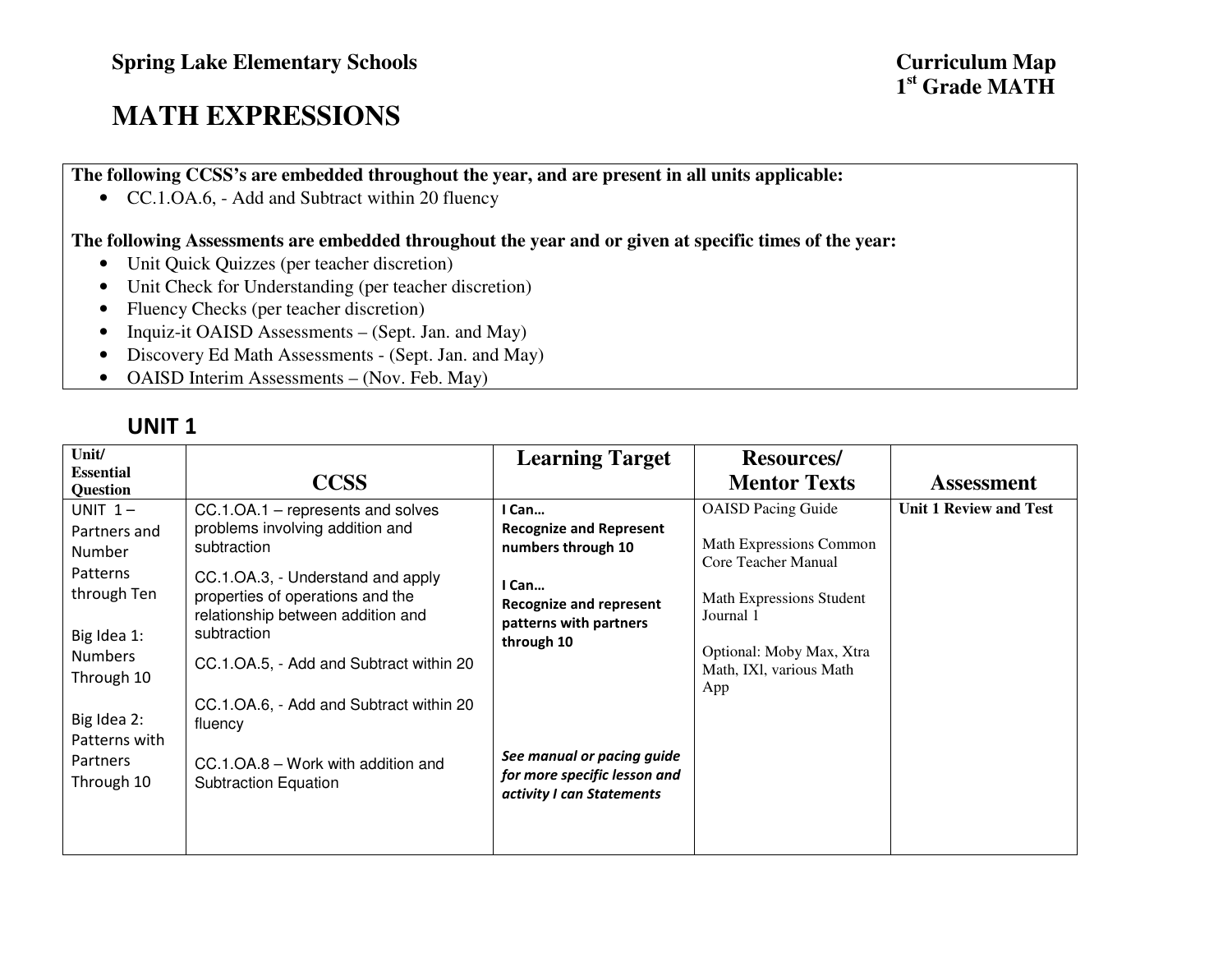| Unit/<br><b>Essential</b>                                                                                                                                                                                                                                                          | <b>CCSS</b>                                                                                                                                                                                                                                                                                                                                                                                                                                                  | <b>Learning Target</b>                                                                                                                                                                                                                                                                                                 | <b>Resources/</b><br><b>Mentor Texts</b>                                                                                                                                           | <b>Assessment</b>             |
|------------------------------------------------------------------------------------------------------------------------------------------------------------------------------------------------------------------------------------------------------------------------------------|--------------------------------------------------------------------------------------------------------------------------------------------------------------------------------------------------------------------------------------------------------------------------------------------------------------------------------------------------------------------------------------------------------------------------------------------------------------|------------------------------------------------------------------------------------------------------------------------------------------------------------------------------------------------------------------------------------------------------------------------------------------------------------------------|------------------------------------------------------------------------------------------------------------------------------------------------------------------------------------|-------------------------------|
| Question<br>UNIT $2-$<br>Addition and<br>Subtraction<br><b>Strategies</b><br>Big Idea 1:<br>Represent<br>Addition<br><b>Situations</b><br>Big Idea 2:<br>Solve Addition<br>Equations<br>Big Idea 3:<br>Solve<br>Subtraction<br>Equations<br>Big Idea 4:<br>Equation<br>Exploration | CC.1.OA.1 – represents and solves<br>problems involving addition and<br>subtraction<br>CC.1.OA.3, - Understand and apply<br>properties of operations and the<br>relationship between addition and<br>subtraction<br>CC.1.OA.5, - Add and Subtract within 20<br>CC.1.OA.6, - Add and Subtract within 20<br>fluency<br>CC.1.OA.7 - Work with Addition and<br><b>Subtraction Equations</b><br>CC.1.OA.8 - Work with addition and<br><b>Subtraction Equation</b> | I Can<br><b>Recognize and Represent</b><br><b>Addition situations</b><br>I Can<br><b>Solve Addition Equations</b><br>I Can<br><b>Solve Subtraction Equations</b><br>I Can<br><b>Explore different types of</b><br>equations<br>See manual or pacing guide<br>for more specific lesson and<br>activity I can Statements | <b>OAISD Pacing Guide</b><br>Math Expressions Common<br>Core Teacher Manual<br>Math Expressions Student<br>Journal 1<br>Optional: Moby Max, Xtra<br>Math, IXI, various Math<br>App | <b>Unit 2 Review and Test</b> |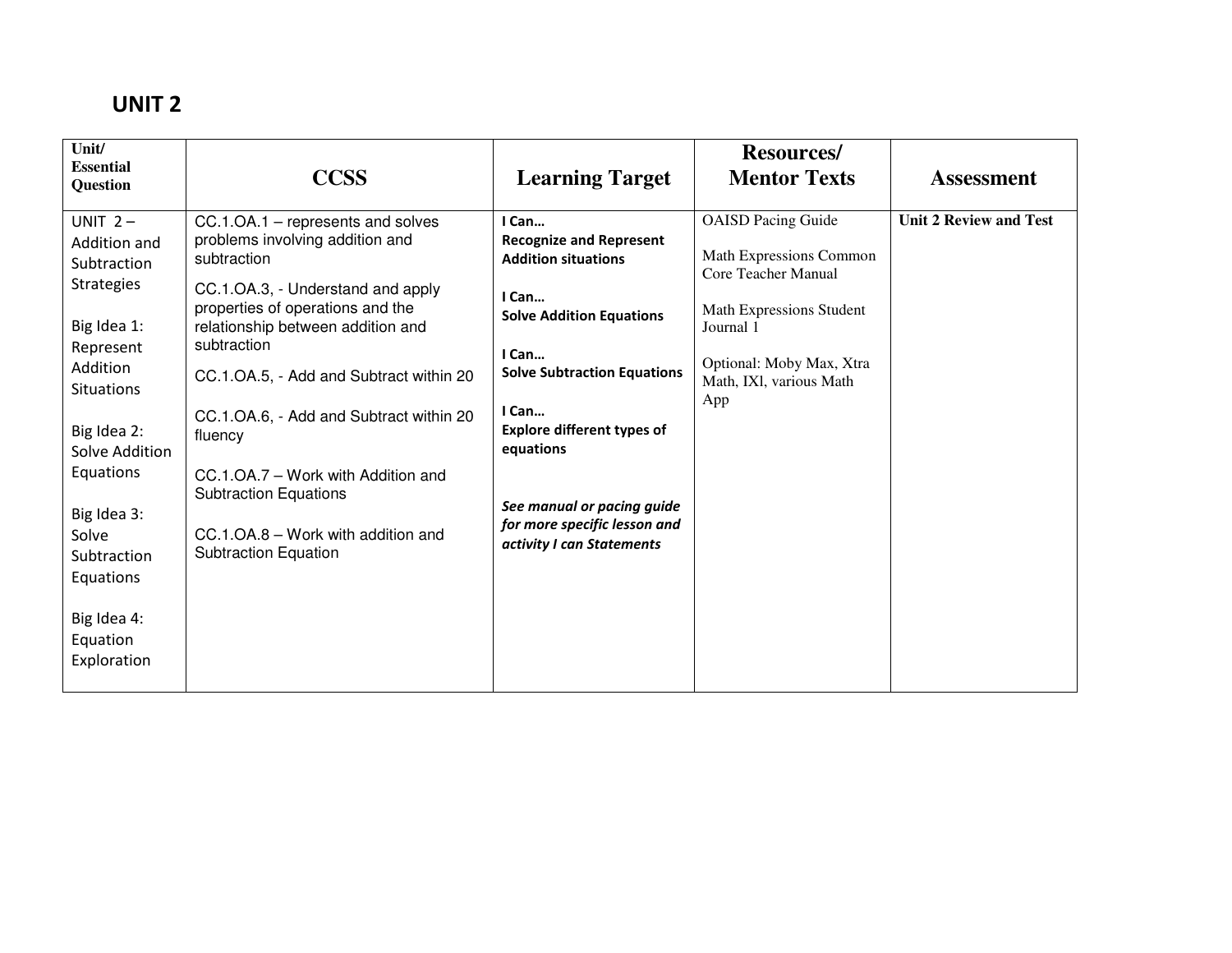| Unit/<br><b>Essential</b><br>Question                                                                                                                                                                                                                     | <b>CCSS</b>                                                                                                                                                                                                                                                                                                                                                                                                                                                  | <b>Learning Target</b>                                                                                                                                                                                                                | <b>Resources/</b><br><b>Mentor Texts</b>                                                                                                                                           | <b>Assessment</b>             |
|-----------------------------------------------------------------------------------------------------------------------------------------------------------------------------------------------------------------------------------------------------------|--------------------------------------------------------------------------------------------------------------------------------------------------------------------------------------------------------------------------------------------------------------------------------------------------------------------------------------------------------------------------------------------------------------------------------------------------------------|---------------------------------------------------------------------------------------------------------------------------------------------------------------------------------------------------------------------------------------|------------------------------------------------------------------------------------------------------------------------------------------------------------------------------------|-------------------------------|
| UNIT $3-$<br>Unknown<br>Numbers in<br>Addition and<br>Subtraction<br>Big Idea 1:<br>Counting On<br>with Addition<br><b>Situations</b><br>Big Idea 2:<br>Counting On<br>with<br>Subtraction<br><b>Situations</b><br>Big Idea 3:<br>Mixed Story<br>Problems | CC.1.OA.1 – represents and solves<br>problems involving addition and<br>subtraction<br>CC.1.OA.4 – Understand and apply<br>properties of operations and the<br>relationship between addition and<br>subtraction.<br>CC.1.OA.5, - Add and Subtract within 20<br>CC.1.OA.6, - Add and Subtract within 20<br>fluency<br>CC.1.OA.7 - Work with Addition and<br><b>Subtraction Equations</b><br>CC.1.OA.8 – Work with addition and<br><b>Subtraction Equation</b> | I Can<br>Count On with addition.<br>I Can<br>Count On with subtraction.<br>I Can<br><b>Explore addition and</b><br>subtraction situations.<br>See manual or pacing guide<br>for more specific lesson and<br>activity I can Statements | <b>OAISD Pacing Guide</b><br>Math Expressions Common<br>Core Teacher Manual<br>Math Expressions Student<br>Journal 1<br>Optional: Moby Max, Xtra<br>Math, IXl, various Math<br>App | <b>Unit 3 Review and Test</b> |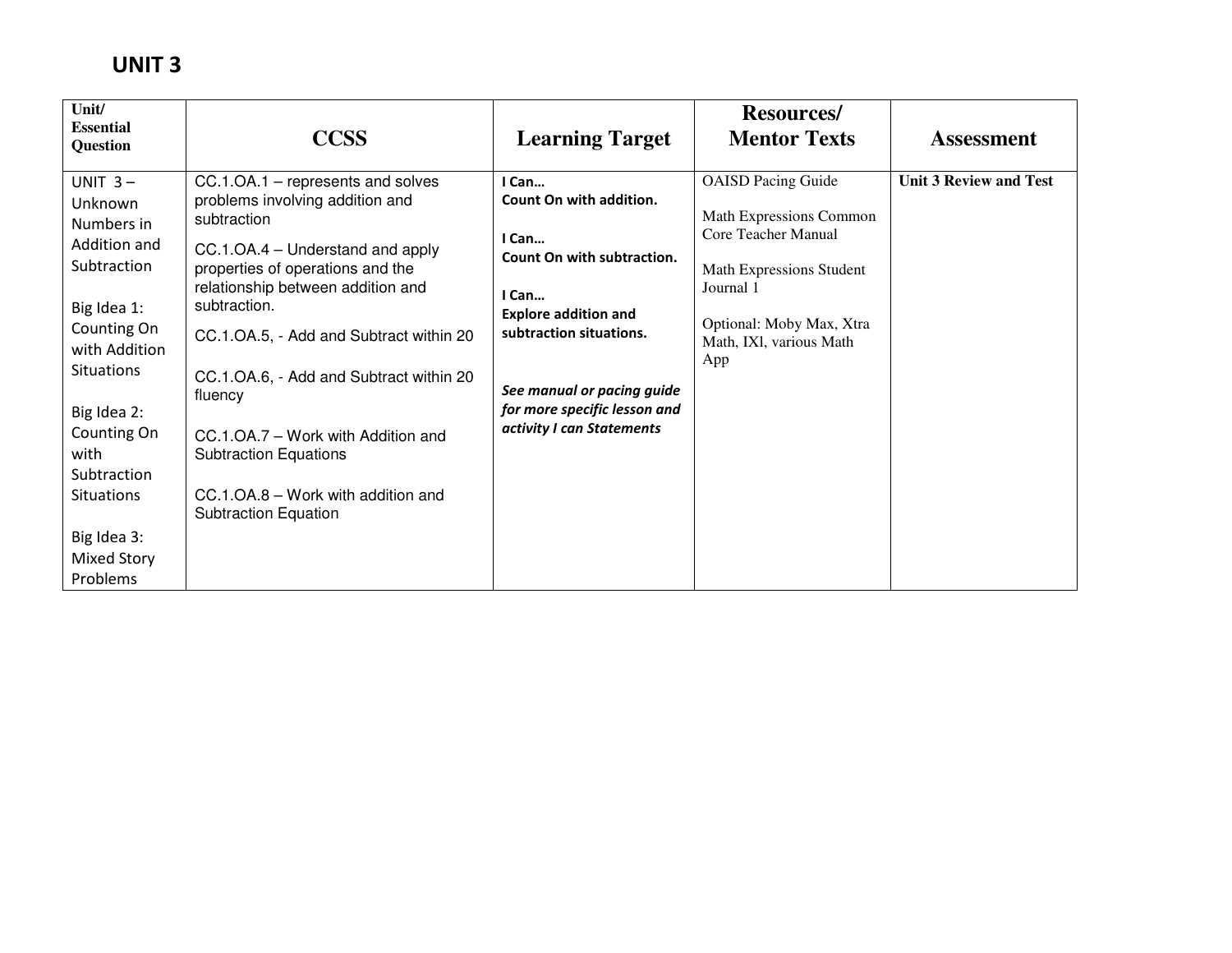| <b>CCSS</b>                                                                                                                      | <b>Learning Target</b>                                                                  | <b>Resources/</b><br><b>Mentor Texts</b>             | <b>Assessment</b>             |
|----------------------------------------------------------------------------------------------------------------------------------|-----------------------------------------------------------------------------------------|------------------------------------------------------|-------------------------------|
| $CC.1.OA.1$ – represents and solves<br>problems involving addition and<br>subtraction                                            | I Can<br><b>Explore and Represent teen</b><br>numbers                                   | <b>OAISD</b> Pacing Guide<br>Math Expressions Common | <b>Unit 4 Review and Test</b> |
| CC.1.OA.3, - Understand and apply<br>properties of operations and the<br>relationship between addition and<br>subtraction        | I Can<br>Understand tens and ones.                                                      | Math Expressions Student<br>Journal 1                |                               |
| CC.1.OA.5, - Add and Subtract within 20                                                                                          | <b>Explore addition with tens</b>                                                       | Optional: Moby Max, Xtra<br>Math, IXI, various Math  |                               |
| CC.1.OA.6, - Add and Subtract within 20<br>fluency                                                                               |                                                                                         | App                                                  |                               |
| CC.1.OA.8 - Work with addition and<br><b>Subtraction Equation</b>                                                                | See manual or pacing guide<br>for more specific lesson and<br>activity I can Statements |                                                      |                               |
| CC.1.NBT.1 - Extend the Counting<br>Sequence                                                                                     |                                                                                         |                                                      |                               |
| CC.1.NBT.2 - Understand Place Value -<br>tens and ones                                                                           |                                                                                         |                                                      |                               |
| CC.1.NBT.3 - Understand Place Value -<br>greater than, less than, equal                                                          |                                                                                         |                                                      |                               |
| CC.1.NBT.4 - Use Place Value<br>understand and properties of operations<br>to add and subtract - concrete models                 |                                                                                         |                                                      |                               |
| CC.1.NBT.5 - Use Place Value<br>understand and properties of operations<br>to add and subtract - mentally 10 more<br>and 10 less |                                                                                         |                                                      |                               |
|                                                                                                                                  |                                                                                         | I Can<br>and ones.                                   | Core Teacher Manual           |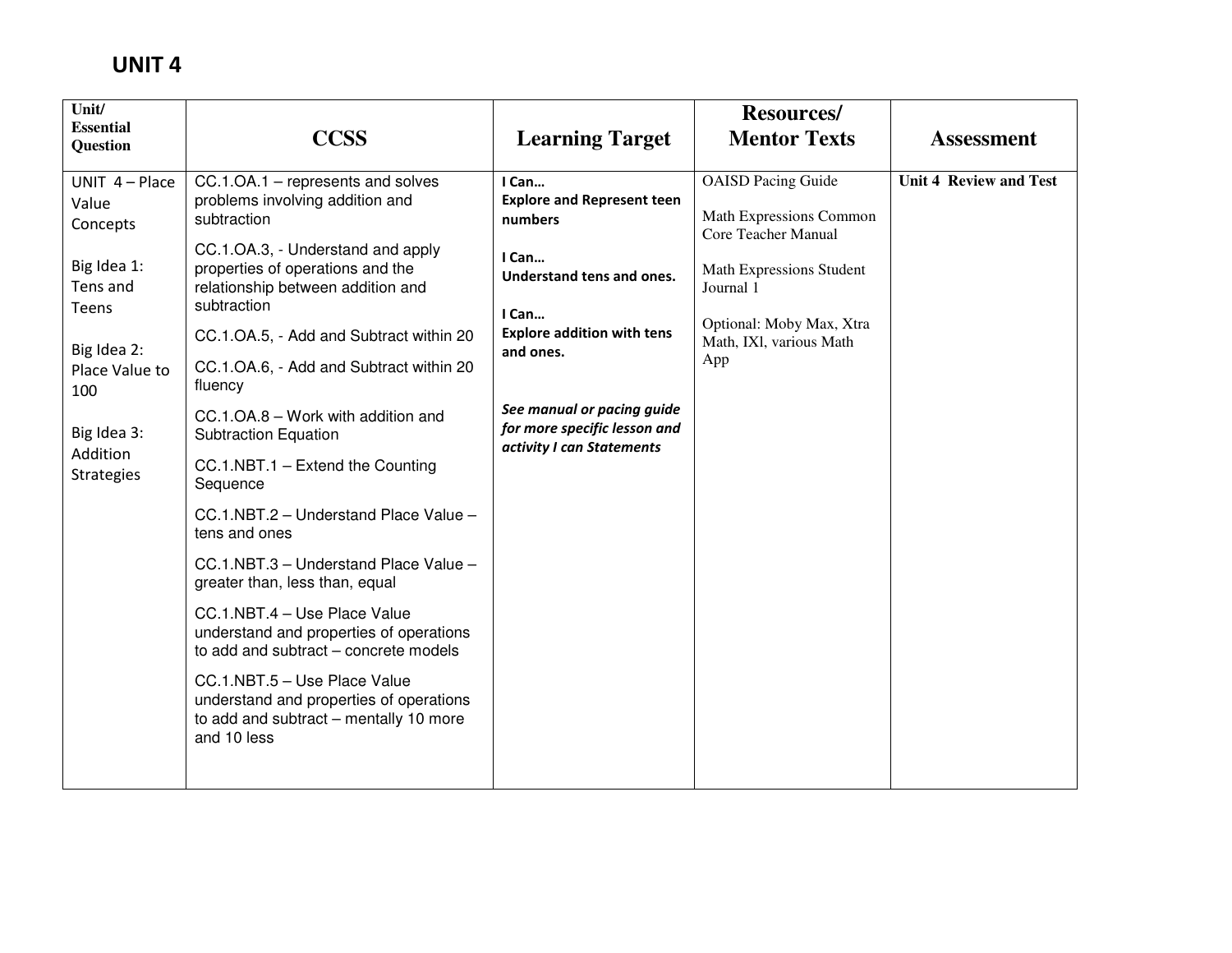| <b>Essential</b>                                                                                                                                                                                                                                                                                                                                                                                                                                                                                                                                                                                                                                                                                                                                                                                                                                                                                                                                                                                                                                                                                                                                                                                                           | <b>Learning Target</b>                                                                                                                                                                                                                                                                                                                                                                                              | Resources/                       |
|----------------------------------------------------------------------------------------------------------------------------------------------------------------------------------------------------------------------------------------------------------------------------------------------------------------------------------------------------------------------------------------------------------------------------------------------------------------------------------------------------------------------------------------------------------------------------------------------------------------------------------------------------------------------------------------------------------------------------------------------------------------------------------------------------------------------------------------------------------------------------------------------------------------------------------------------------------------------------------------------------------------------------------------------------------------------------------------------------------------------------------------------------------------------------------------------------------------------------|---------------------------------------------------------------------------------------------------------------------------------------------------------------------------------------------------------------------------------------------------------------------------------------------------------------------------------------------------------------------------------------------------------------------|----------------------------------|
| Question                                                                                                                                                                                                                                                                                                                                                                                                                                                                                                                                                                                                                                                                                                                                                                                                                                                                                                                                                                                                                                                                                                                                                                                                                   | <b>Mentor Texts</b>                                                                                                                                                                                                                                                                                                                                                                                                 | <b>Assessment</b>                |
| UNIT $5 -$ Place<br>I Can<br>CC.1.OA.1 – represents and solves problems involving addition and subtraction<br>Value<br>CC.1.OA.2 – Represent and solve problems involving addition and subtraction –<br><b>Situations</b><br><b>Word Problems</b><br>Big Idea 1:<br>CC.1.OA.3, - Understand and apply properties of operations and the relationship<br>I Can<br><b>Teen Solutions</b><br>between addition and subtraction<br>Method<br>CC.1.OA.5, - Add and Subtract within 20<br>the 120 chart.<br>Big Idea 2:<br>CC.1.OA.6, - Add and Subtract within 20 fluency<br><b>Find Patterns</b><br>I Can<br>CC.1.OA.8 - Work with addition and Subtraction Equation<br>and<br>tens.<br>Relationships<br>CC.1.NBT.1 - Extend the Counting Sequence<br>See manual or<br>CC.1.NBT.2 – Understand Place Value – tens and ones<br>CC.1.NBT.4 – Use Place Value understand and properties of operations to add<br>and subtract – concrete models<br><b>Statements</b><br>CC.1.NBT.5 – Use Place Value understand and properties of operations to add<br>and subtract - mentally 10 more and 10 less<br>CC.1.NBT.6 – Use place value understanding and properties of operations to add<br>and subtract $-$ using any number from 10-90 | <b>OAISD</b> Pacing<br>Guide<br><b>Add and Subtract</b><br>word problems<br>Math Expressions<br>with teen totals.<br>Common Core<br><b>Teacher Manual</b><br><b>Find patterns and</b><br>Math Expressions<br>relationships using<br>Student Journal 1<br>Optional: Moby<br>Max, Xtra Math,<br><b>Add and Subtract</b><br>IXI, various Math<br>App<br>pacing guide for<br>more specific lesson<br>and activity I can | <b>Unit 5 Review</b><br>and Test |

| Unit/<br><b>Essential Question</b>                                                                                                       | <b>CCSS</b>                                                                                                                                                                                                                                | <b>Learning Target</b>                                                                                                                                                                                         | <b>Mentor Texts</b><br><b>Resources</b> /                                                                                                                                           | Assessment             |
|------------------------------------------------------------------------------------------------------------------------------------------|--------------------------------------------------------------------------------------------------------------------------------------------------------------------------------------------------------------------------------------------|----------------------------------------------------------------------------------------------------------------------------------------------------------------------------------------------------------------|-------------------------------------------------------------------------------------------------------------------------------------------------------------------------------------|------------------------|
| UNIT $6-$<br>Comparisons and Data<br>Big Idea 1:<br>Represent and<br>Compare Data<br>Big Idea 2:<br>Compare Data Problem<br><b>Types</b> | $CC.1.OA.1$ – represents and solves<br>problems involving addition and<br>subtraction<br>CC.1.OA.2 – Represent and solve<br>problems involving addition and<br>subtraction - Word Problems<br>CC.1.MD.4 – Represent and Interpret<br>Data. | I Can<br>Interpret, represent, and<br>compare data.<br>I Can<br>Interpret, represent, and<br>compare data problems.<br>See manual or pacing guide for<br>more specific lesson and<br>activity I can Statements | <b>OAISD</b> Pacing Guide<br>Math Expressions Common Core<br><b>Teacher Manual</b><br>Math Expressions Student Journal 1<br>Optional: Moby Max, Xtra Math,<br>IXI, various Math App | Unit 6 Review and Test |